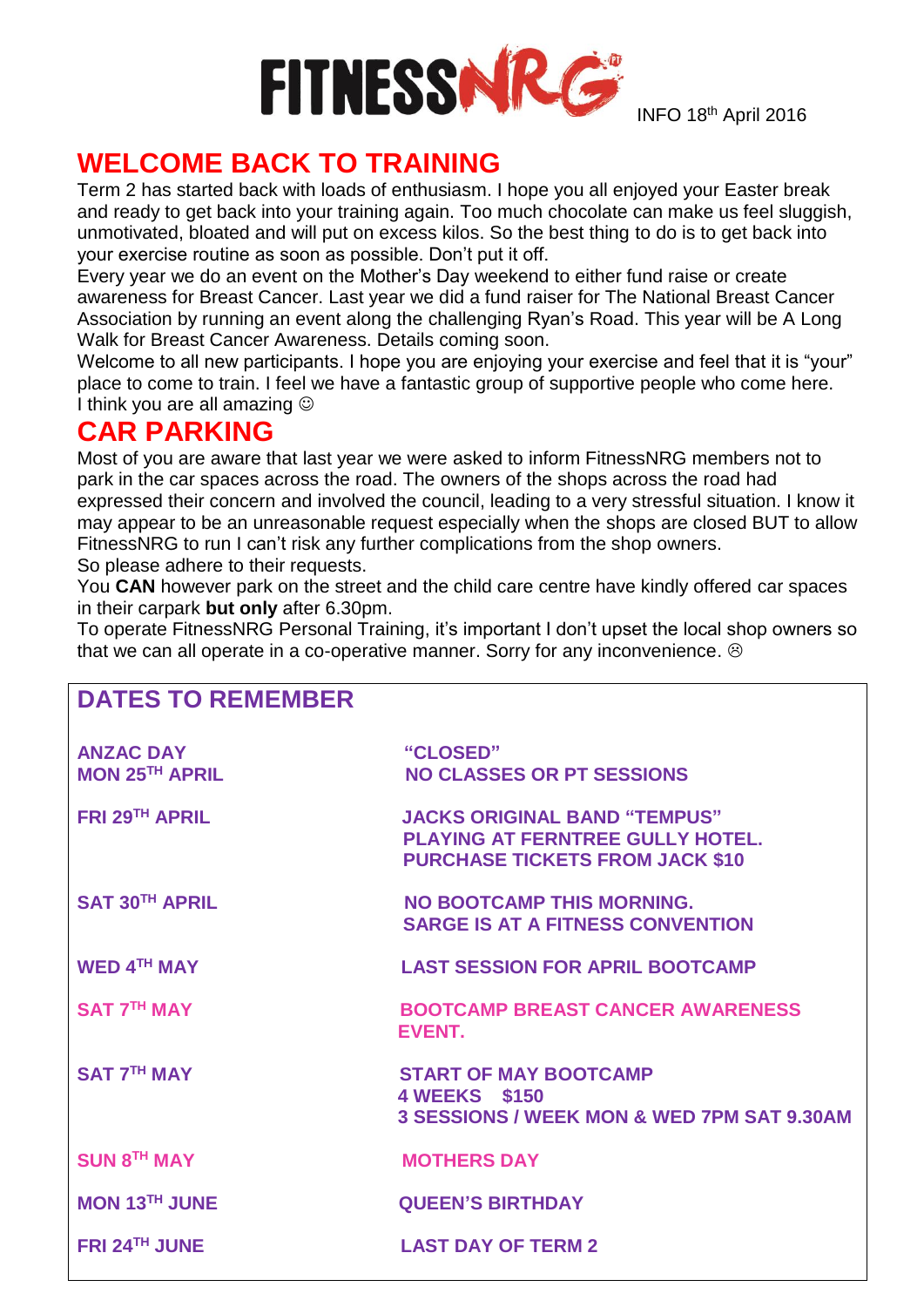| <b>BOOTCAMP</b>        |  |
|------------------------|--|
| <b>BREAST</b>          |  |
| <b>CANCER</b>          |  |
| <b>AWARENESS EVENT</b> |  |

**WHEN? SAT 7TH MAY**

WHERE? TBA

**TIME? TBA**

WHATS INVOLVED? A VERY LONG WALK.

 **NO IT'S NOT RYANS RD. MAYBE JUST A LITTLE SECTION OF IT.** 

**THEN WHAT? BREAKFAST / BRUNCH AT "BREW TIME CAFÉ" BELGRAVE STH. (ADDITIONAL COST)**

**COST? IT'S INCLUDED FOR THOSE WHO JOIN IN THE MAY BOOTCAMP. AND FOR ALL TERM 2 UNLIMITED NRG MEMBERS.** 

 **A CASUAL FEE APPLIES IF NOT ENROLED.**

 **\*THIS YEAR WE ARE NOT FUNDRAISING BUT CREATING AWARENESS. WE WILL ALL BE WEARING PINK. PINK SHIRTS SUPPLIED IF YOU DON'T HAVE ONE**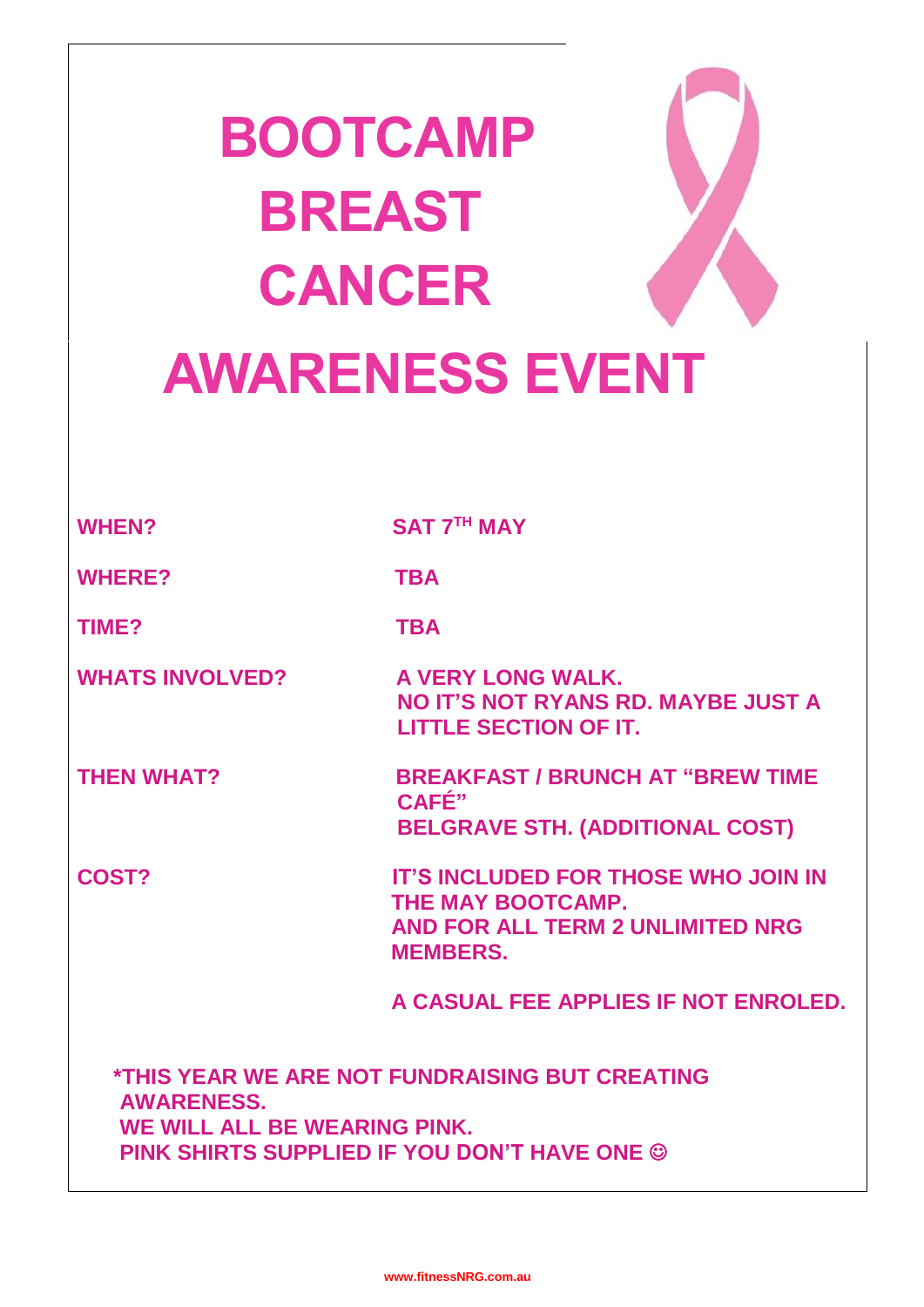# **SORE MUSCLE TREATMENT TIPS**

The only "cure" for sore muscles is time for them to recover and heal.

Wait for the muscles to heal before working at the same level that originally caused the muscle soreness.

Move the sore muscles slowly and easily until they return to their normal state. Work below your previous intensity until their strength returns.

 No-one has discovered a panacea for DOMS yet but there are remedies that have proved to be of some help in the recovery process. These include ice, rest, anti-inflammatory medication, [massage](http://stretchcoach.com/articles/sports-massage/) and heat treatment.

To reduce sore muscles;

Gradually warm up your muscles to increase the flow of oxygen and nutrients to the muscles before you work them. Your joints will also become less stiff and your body better adapted to the demands of the exercise.

Stay hydrated.

Keep your muscles fueled with good nutrition and good dietary habits.

Give your body time to recover properly so that it can adapt slowly to your improved levels of performance.

A massage will reduce muscle soreness by stimulating the neutrophils (white blood cells that fight inflammation).

Relaxing in the pool, a hot tub or a salt bath for 15 minutes will reduce muscle tension. Include stretching and flexibility training as part of your long term exercise program.

**It is important to distinguish the difference between moderate muscle soreness induced by exercise and muscle overuse or injury.**

### **BEEP TEST**

On Saturday at Bootcamp the troops did the Beep Test as part of their fitness testing. This will be repeated in 8 weeks. It is a physically challenging test, which tests cardio fitness. Well done everyone for giving it a go.. Have a look at Beep Test results below to see where you are. If you can't remember what you did I have your Saturday results. Text me and I will send it.

| <b>BEEP TEST</b> |      |      |         |      |           |           |
|------------------|------|------|---------|------|-----------|-----------|
| <b>MALES</b>     | poor | fair | average | good | very good | excellent |
| 12 - 13 yrs      | 3/4  | 5/2  | 6/5     | 7/6  | 8/9       | 10/9      |
| 14 - 15 yrs      | 4/7  | 6/2  | 7/5     | 8/10 | 9/9       | 12/2      |
| $16 - 17$ yrs    | 5/1  | 6/9  | 8/3     | 9/10 | 11/4      | 13/7      |
| 18 - 25 yrs      | 5/2  | 7/2  | 8/6     | 10/2 | 11/6      | 13/10     |
| 26 - 35 yrs      | 5/2  | 6/6  | 7/10    | 8/10 | 10/7      | 12/9      |
| 36 - 45 yrs      | 3/8  | 5/4  | 6/5     | 7/8  | 8/10      | 11/3      |
| 46 - 55 yrs      | 3/6  | 4/7  | 5/6     | 6/7  | 7/8       | 9/5       |
| 56 - 65 yrs      | 2/7  | 3/7  | 4/9     | 5/7  | 6/9       | 8/4       |
| $>65$ yrs        | 2/2  | 2/6  | 3/8     | 4/9  | 6/2       | 7/2       |

| <b>BEEP TEST</b> |        |         |         |      |           |           |
|------------------|--------|---------|---------|------|-----------|-----------|
| <b>FEMALES</b>   | poor   | fair    | average | good | very good | excellent |
| 12 - 13 yrs      | 2/6    | 3/6     | 5/2     | 6/2  | 7/5       | 9/3       |
| $14 - 15$ yrs    | 3/4    | 5/3     | 6/5     | 7/6  | 8/8       | 10/7      |
| $16 - 17$ yrs    | 4/2    | 5/7     | 7/2     | 8/5  | 9/8       | 11/11     |
| 18 - 25 yrs      | 4/5    | 5/8     | 7/3     | 8/7  | 10/2      | 12/7      |
| 26 - 35 yrs      | 3/8    | 5/3     | 6/6     | 7/8  | 9/5       | 11/5      |
| 36 - 45 yrs      | $2/7-$ | $3/8 -$ | 5/4     | 6/3  | 7/5       | 9/5       |
| 46 - 55 yrs      | 2/5    | 3/6     | 4/5     | 5/4  | 6/3       | 8/1       |
| $56 - 65$ yrs    | 2/2    | 2/7     | 3/6     | 4/5  | 5/7       | 7/2       |
| $>65$ yrs        | 1/5    | 2/2     | 2/7     | 3/5  | 4/4       | 5/7       |